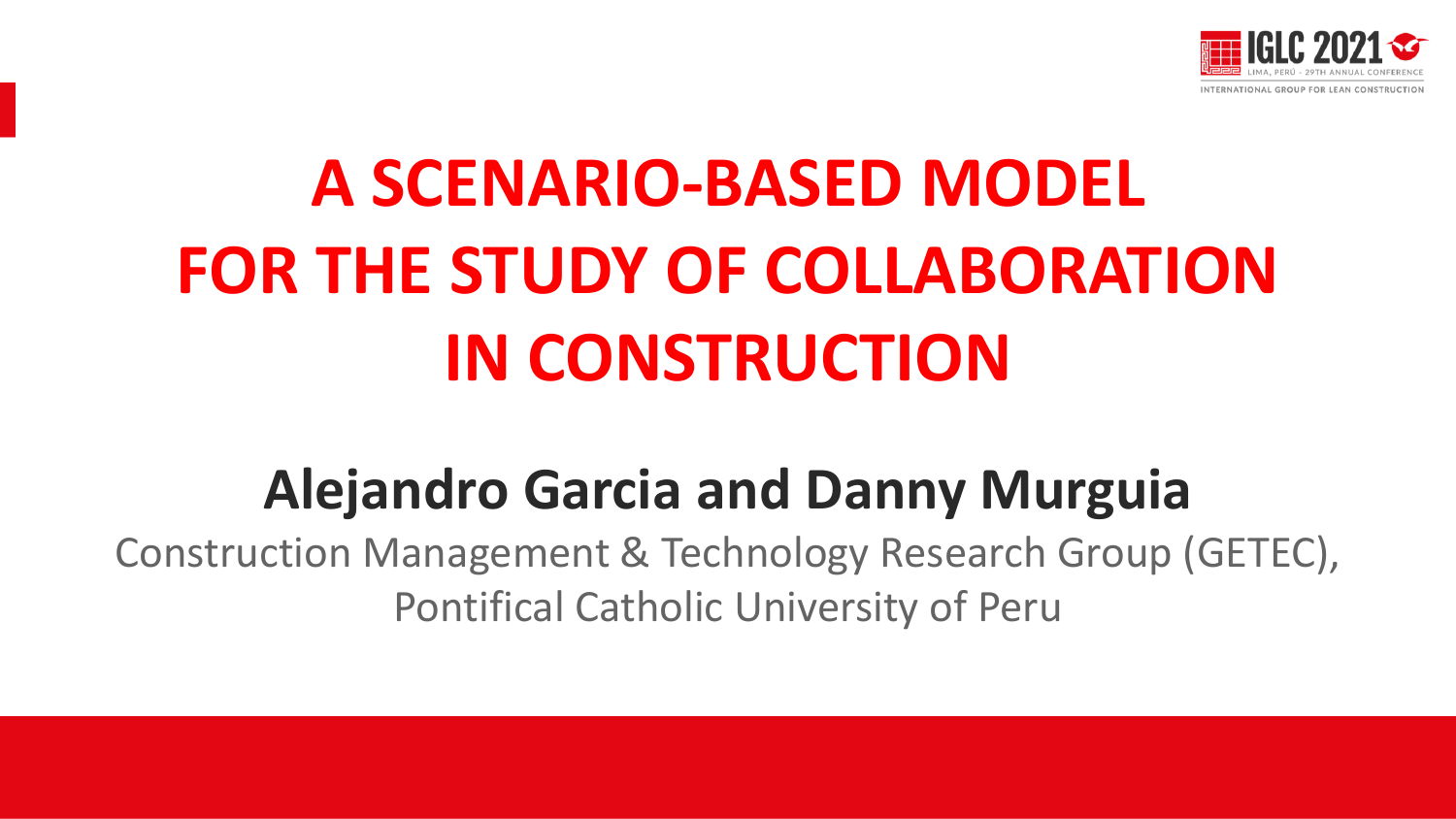

### **AGENDA**

- The Problem
- Factors influencing Collaboration
- Research method
- Empirical validation
- A scenario-based model
- Discussion
- Conclusion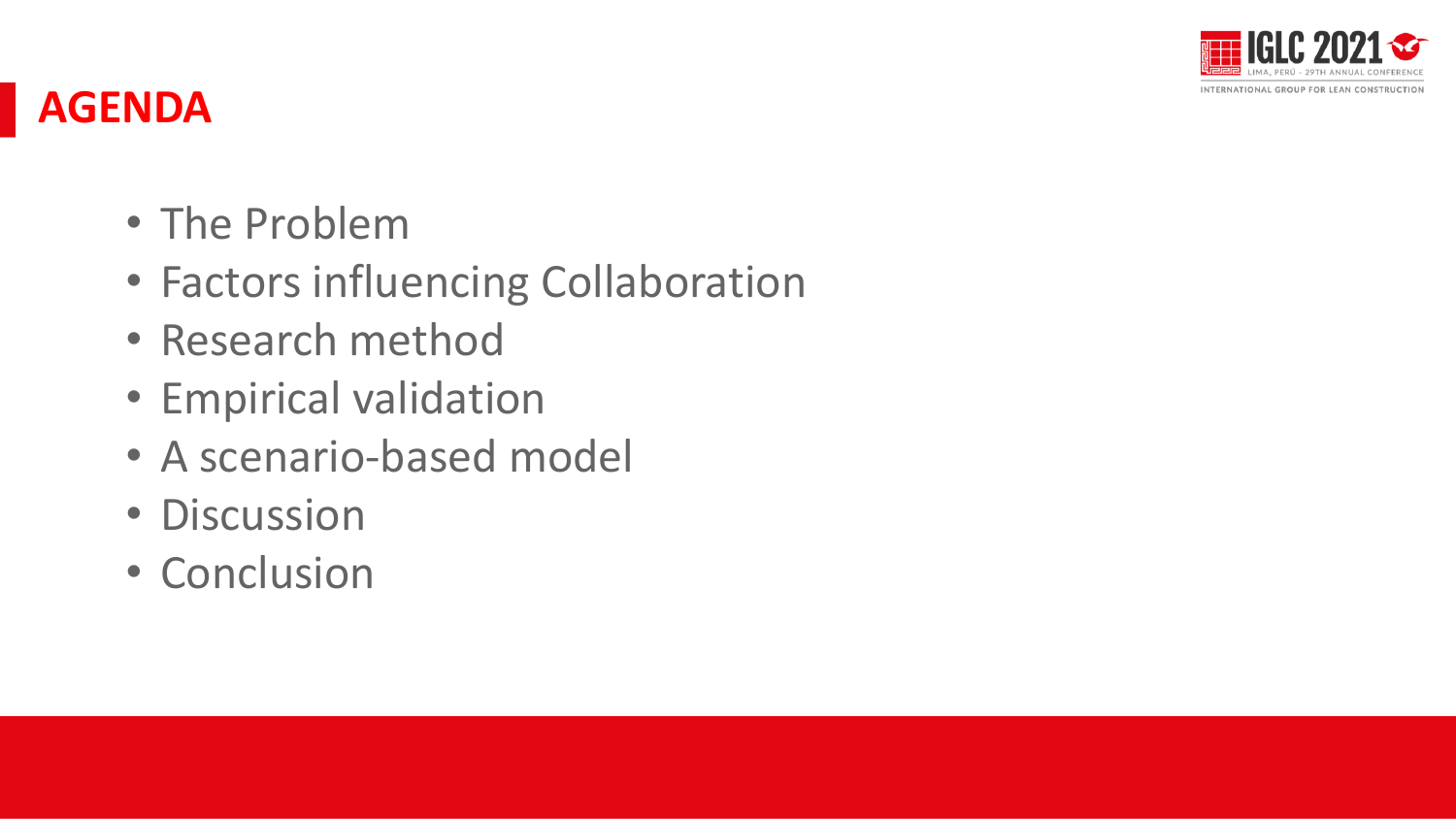

*- Casey Stengel*

#### **A CRITICAL PROBLEM FACING THE INDUSTRY**

"Finding good players is easy. Getting them to play as a team is another story."

What is behind of collaboration?

How do organizations or individuals collaborate?

How is collaboration achieved in our projects?

**Coordination Cooperation**

**Collaboration**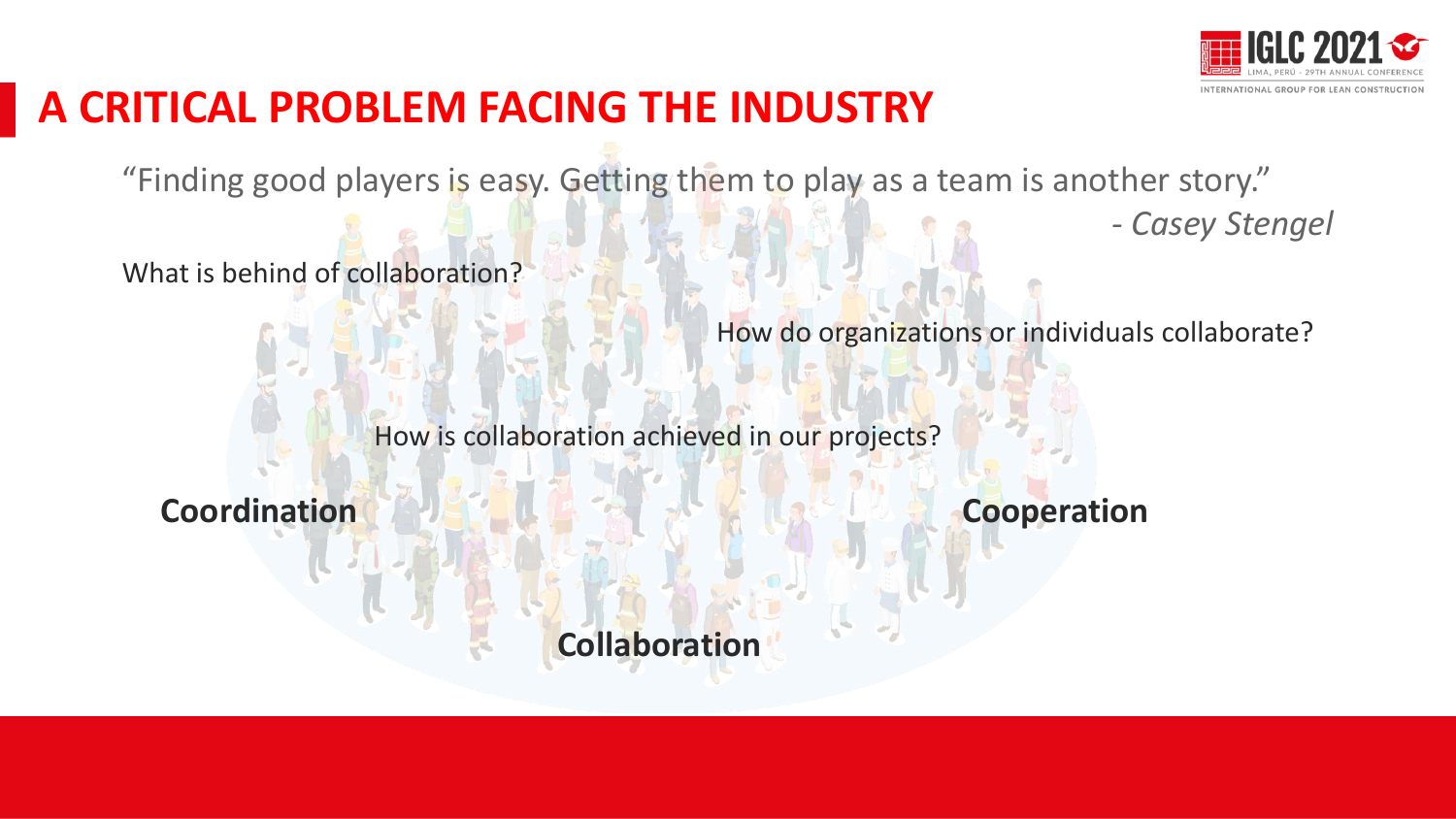

### **FACTORS INFLUENCING COLLABORATION**

Quality of communication Trust Physical and cultural proximity Project uncertainty Clear roles and processes

Change orders



Conflict resolution

Commitment to project



nnal

Goal congruence

Expectations fulfillment



Alignment of incentives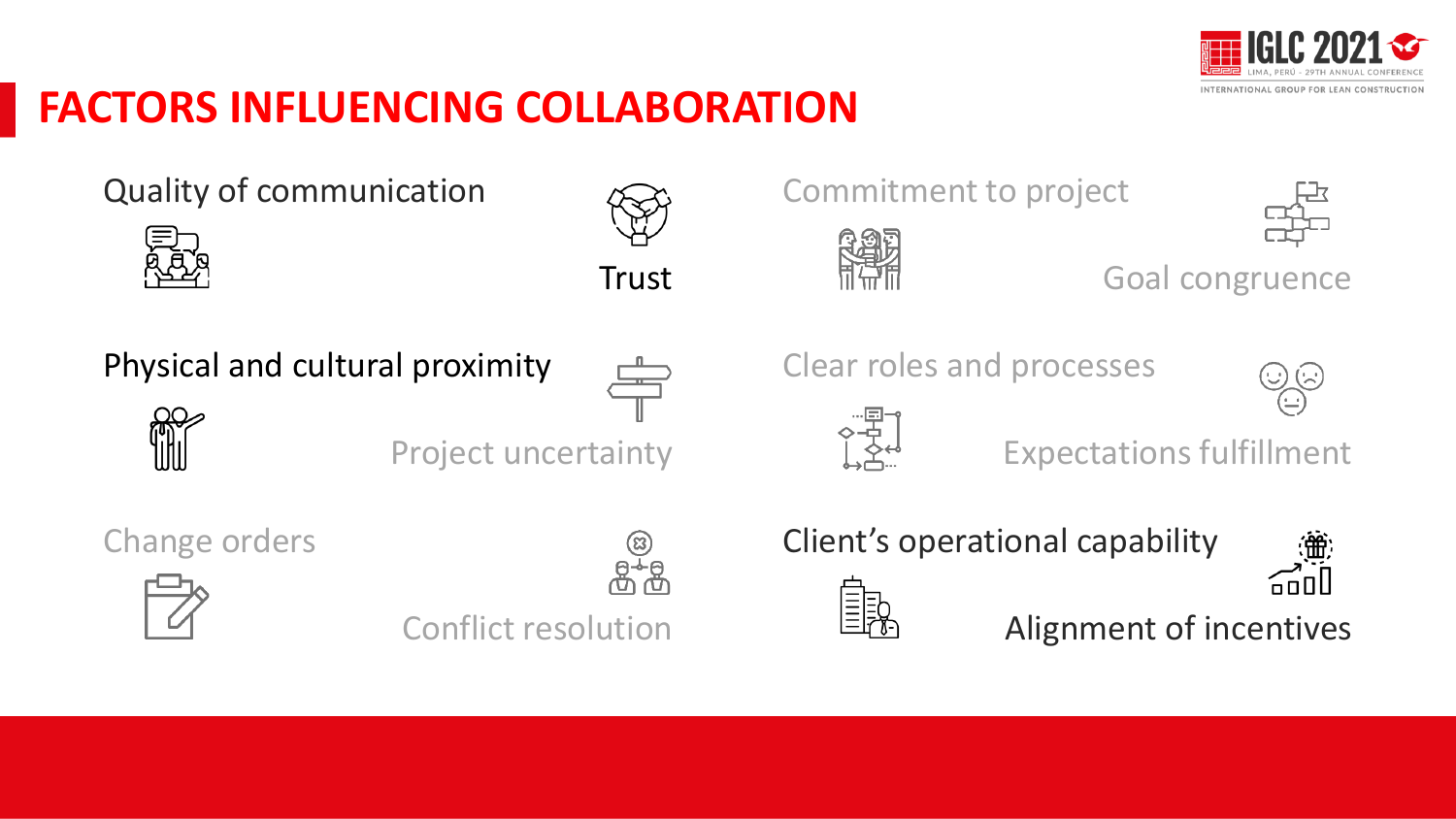

### **RESEARCH METHOD**

#### Qualitative approach

- Literature review
- Semi-structured interviews using the critical incident technique (CIT)
- Deductive and inductive coding
- Empirical factors of collaboration were compared with factors found in the literature
- The scenario-axis technique was later deployed to construct scenarios for collaboration

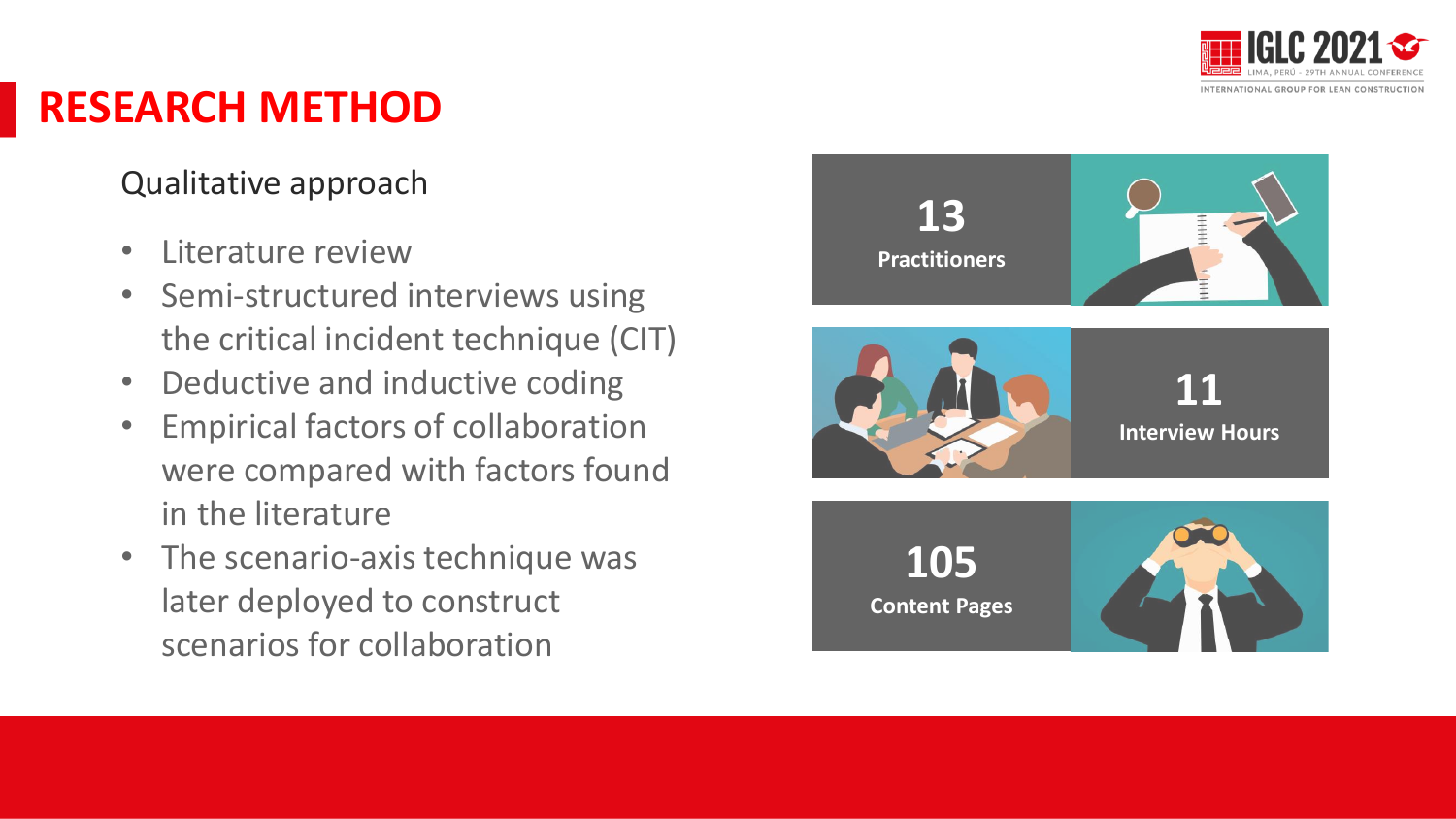

#### **EMPIRICAL VALIDATION**

| <b>Node</b>                              | Subnode 1              | Subnode 2            | Subnode 3                  |
|------------------------------------------|------------------------|----------------------|----------------------------|
| <b>Trust</b>                             | <b>Achievement</b>     | <b>Physical and</b>  | <b>Quality of</b>          |
|                                          | capacity               | cultural proximity   | communication              |
| <b>Project uncertainty</b><br>management | <b>Goal congruence</b> | <b>Change orders</b> | <b>Conflict resolution</b> |
| <b>Client's operational</b>              | <b>Clear roles and</b> | <b>Alignment of</b>  | <b>Team</b>                |
| capability                               | processes              | <b>incentives</b>    | empowerment                |
| <b>Business</b>                          | Intra-organizational   | <b>Expectations</b>  |                            |
| relationships                            | support                | fulfillment          |                            |

**Table 1.** Empirical results for collaboration factors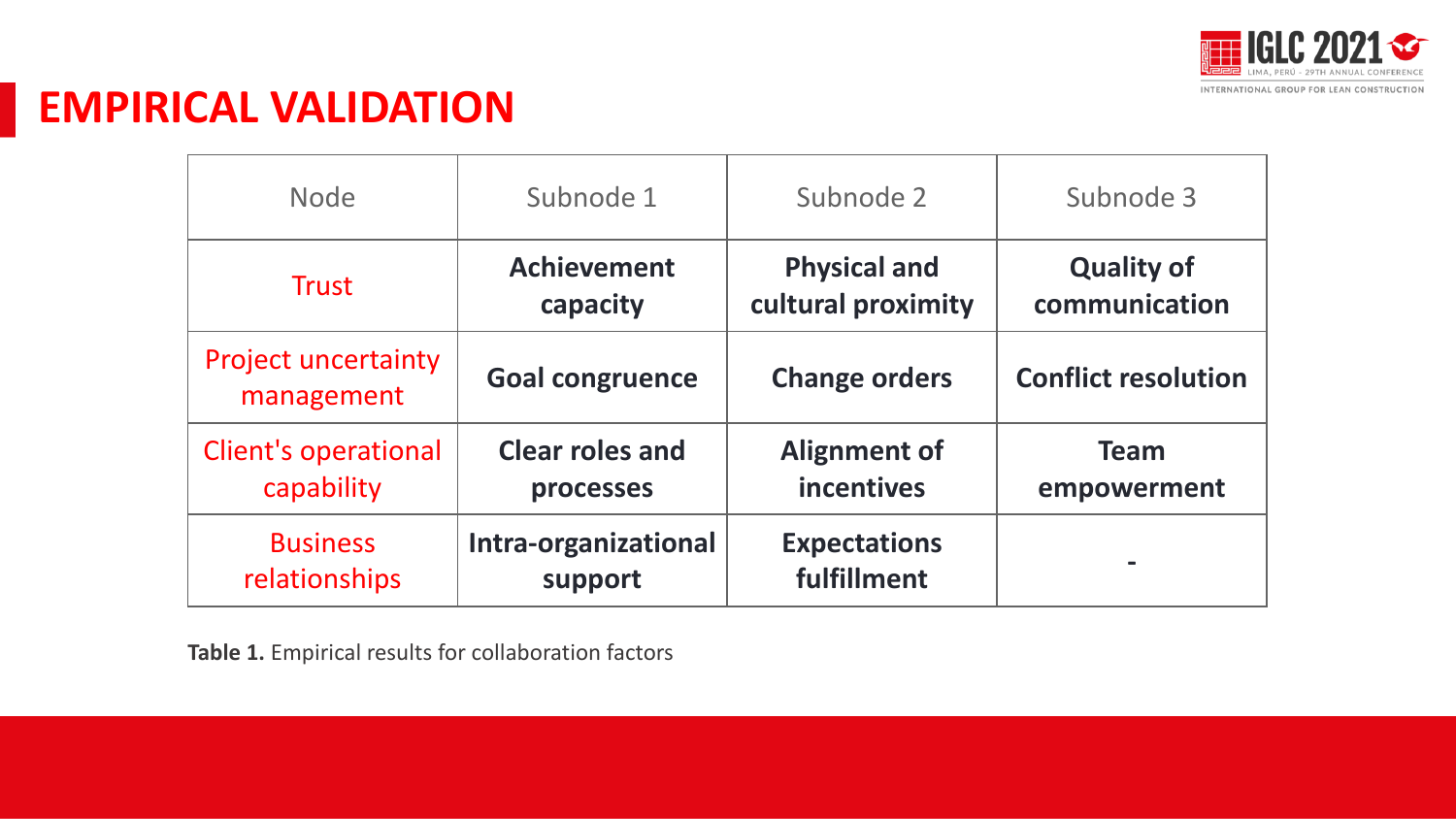

## **A SCENARIO-BASED MODEL**

The emerging nodes were subsequently divided into two key uncertainties 'client attributes' and 'supply chain capabilities'.

Most impactful tensions also emerge between the appointing party (client) and the appointed party (architects, engineers, contractors, and subcontractors).



**Figure 1.** A scenario-based model for collaboration in construction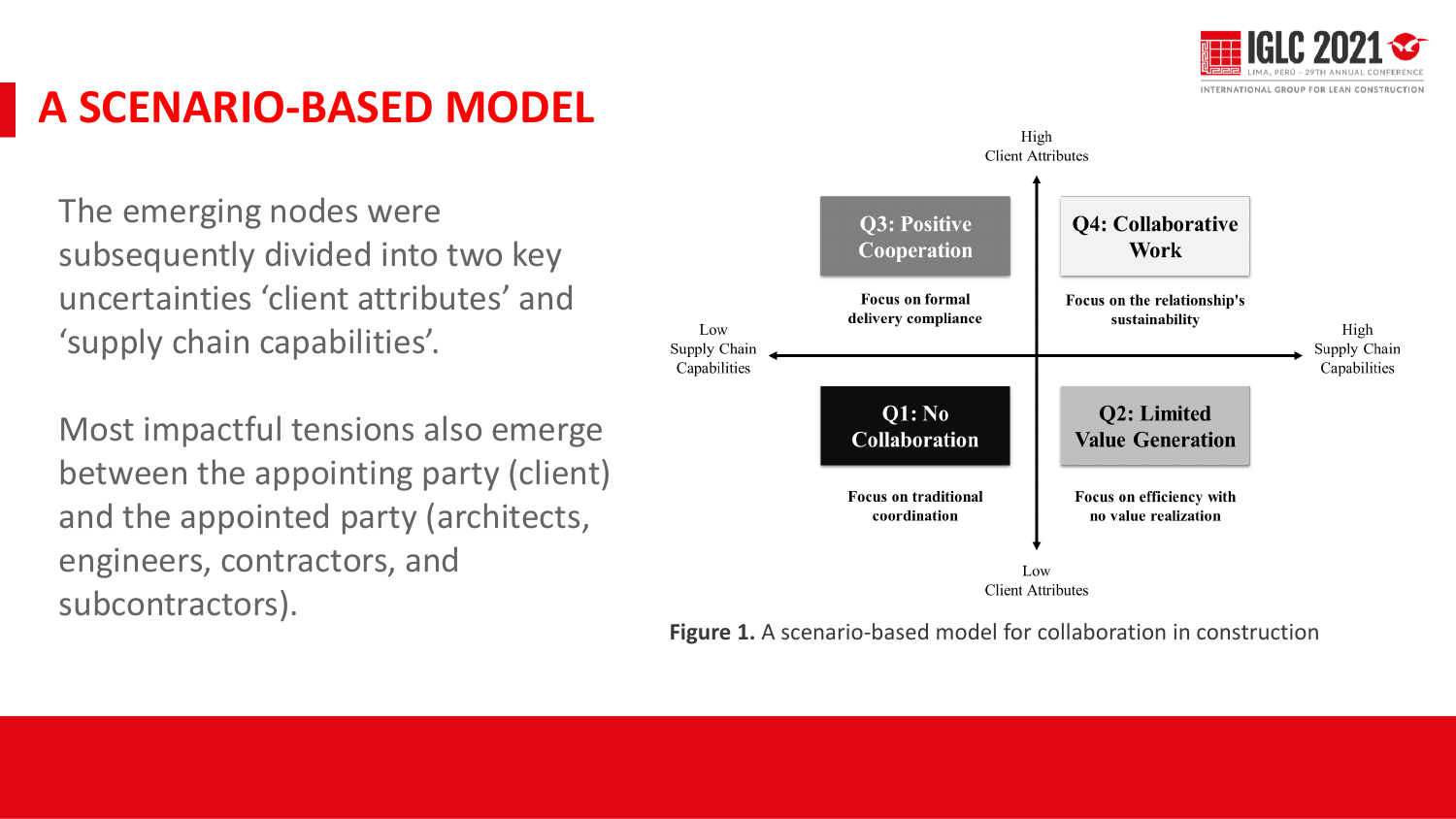

Low Client Attributes/Low Supply Chain Capabilities → **Focus on traditional coordination** 

**Demand & Supply Relationships Opportunities**

"We might observe RE developers with a focal interest in the business' ROI. There is a structural fragmentation between design and construction, and a disparity between the client's objectives (if any) and the contractor's operation".

> **Q1: No Collaboration**

- Cost- and time-driven, dominated by the status-quo.
- Information is subject to basic coordination and knowledge exchange is minimal to non-existent.
- Unknown value generation and opportunistic behaviour are based on contracts that protect the most powerful actor.



"Potential for lean design management with BIM by convincing the client of the need for more collaborative approaches".

> **Lean Construction Tools & Techniques**

"Contractors might implement LPS to achieve better collaboration with subcontractors at the operational level. Moreover, contractors can create BIM models to detect clashes and for quantity take-off which is sometimes considered as the first step into BIM implementation.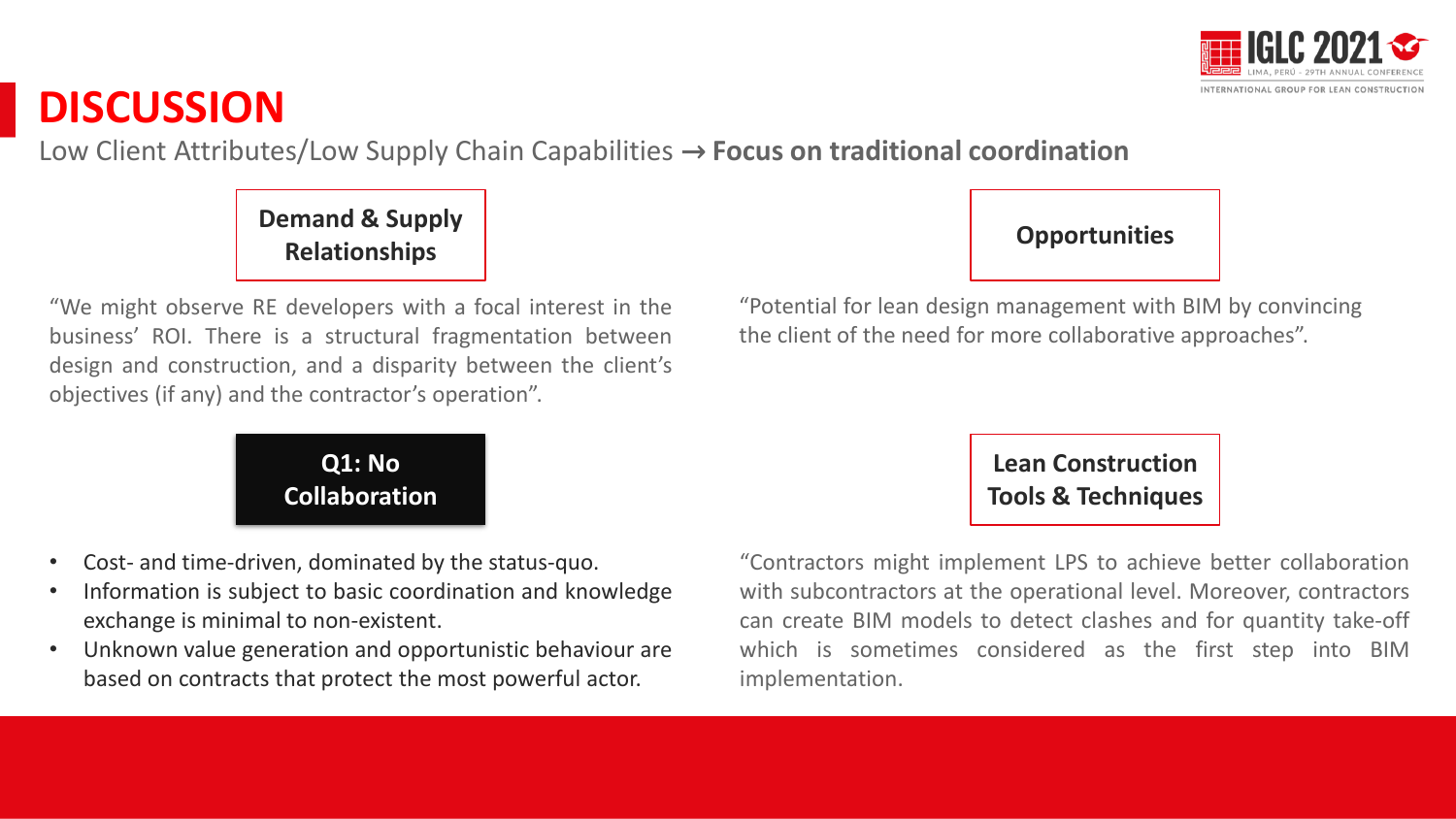

Low Client Attributes/High Supply Chain Capabilities → **Focus on efficiency with no value realization** 

**Lean Construction Tools & Techniques** 

"Contractors can implement Target Costing in the early project stages to reduce risks and ensure profitability. This is a rich environment for lean design management with BIM for both synchronous and asynchronous collaboration".

> **Demand & Supply Relationships**

"We might see a DB contractor leading lean and digital implementation, and a client unaware or unwilling to be part of collaborative practices. Therefore, the DB contractor retains the benefits".



"Potential to engage the client in lean and BIM applications in the operation and maintenance stage, and collecting lessons learned from facility managers from previous projects".

#### **Q2: Limited Value Generation**

- Focus on efficiency with unknown value realization to the client.
- Supply chain demonstrates competencies in the use of cuttingedge platforms and digital engineering tools.
- Small subcontractors are integrated into the network by big players such as a DB contractor.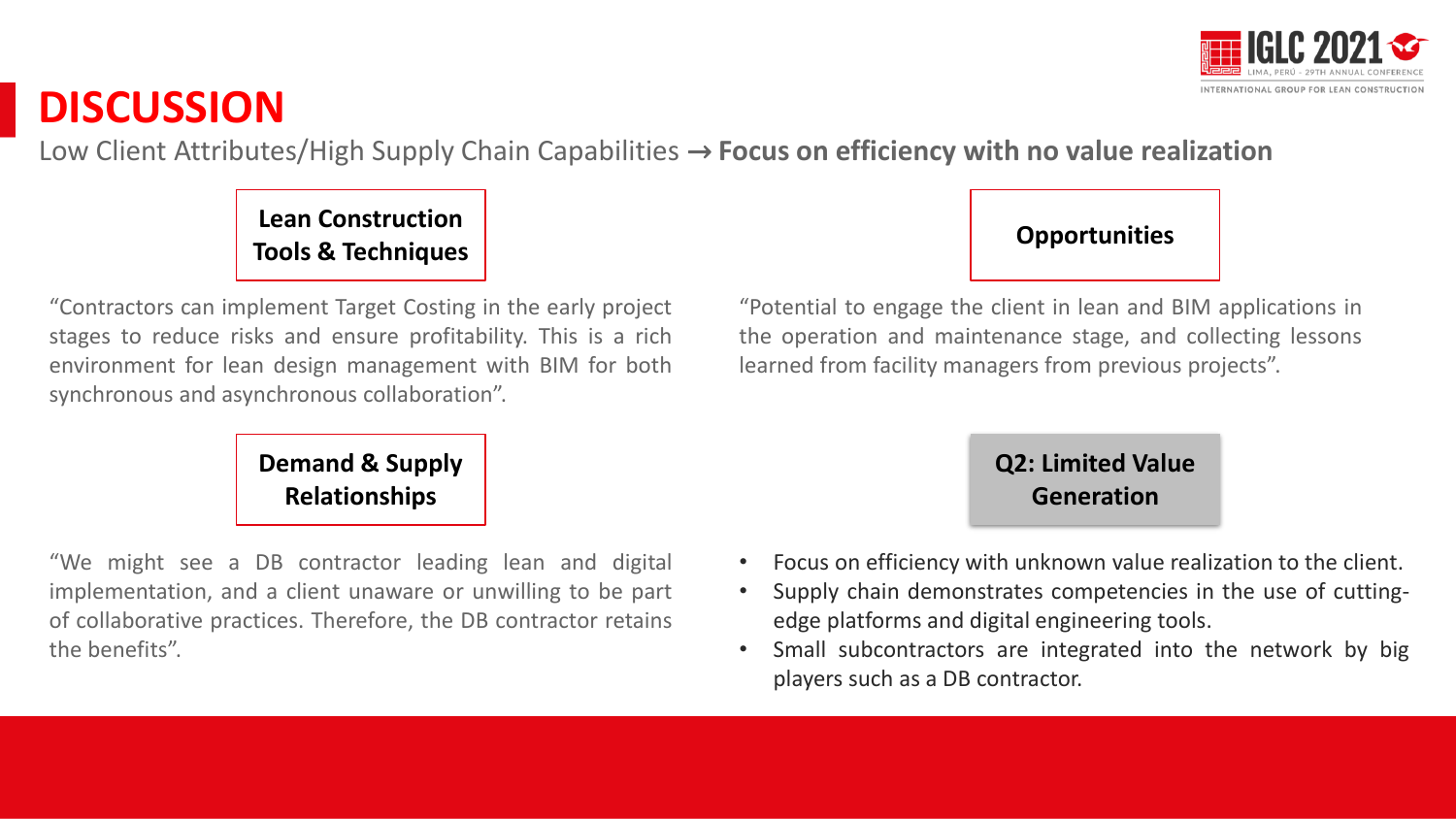

High Client Attributes/Low Supply Chain Capabilities → **Focus on formal delivery compliance**

**Q3: Positive Cooperation Opportunities**

- Focuses on processes that deal with unbalanced interaction between teams and deliverables.
- Designers and contractors do not possess the same maturity to deliver information and exchange knowledge.

**Demand & Supply Relationships**

"We might see a forward-looking client, but noticeable disparities within the supply chain. There is a substantial gap between designers' and contractors' capabilities, with most major contractors being the leaders in implementing collaborative practices".



"Supply chains within would benefit if the focus changes from cost and time to end-user satisfaction".

> **Lean Construction Tools & Techniques**

"Include client decisions using TVD to manage product profitability during product development and to reduce uncertainty and risk. Also, CBA would be used to bring actors with lower capabilities towards a more collaborative environment".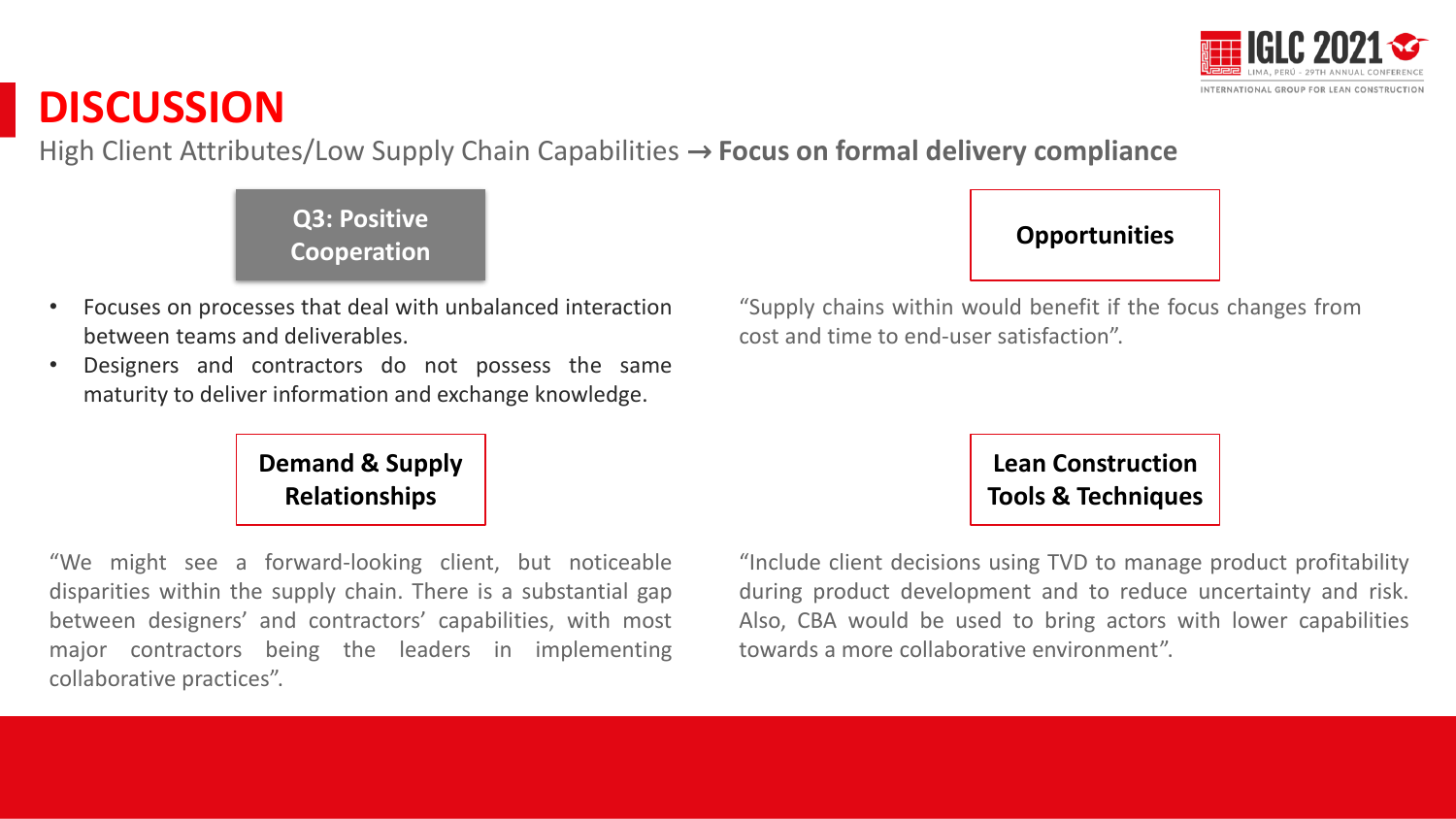

High Client Attributes/High Supply Chain Capabilities → **Focus on the relationship's sustainability**

#### **Lean Construction Tools & Techniques**

"Leverages previous tools within financial incentives and moves from project outputs to social, environmental, and economic outcomes".



"Driven by pre-existing trust between the client, designer, and contractors with a focus on long-term relationships that depicts on IPD".



- Value-based relationships with symmetric power and profuse information and knowledge exchange.
- High degree of shared expertise with clear corporate commitment and leadership cascading throughout project activities.

"Supply chains have the imperative to transform the industry by developing new business models from one-off transactions to longterm partnerships".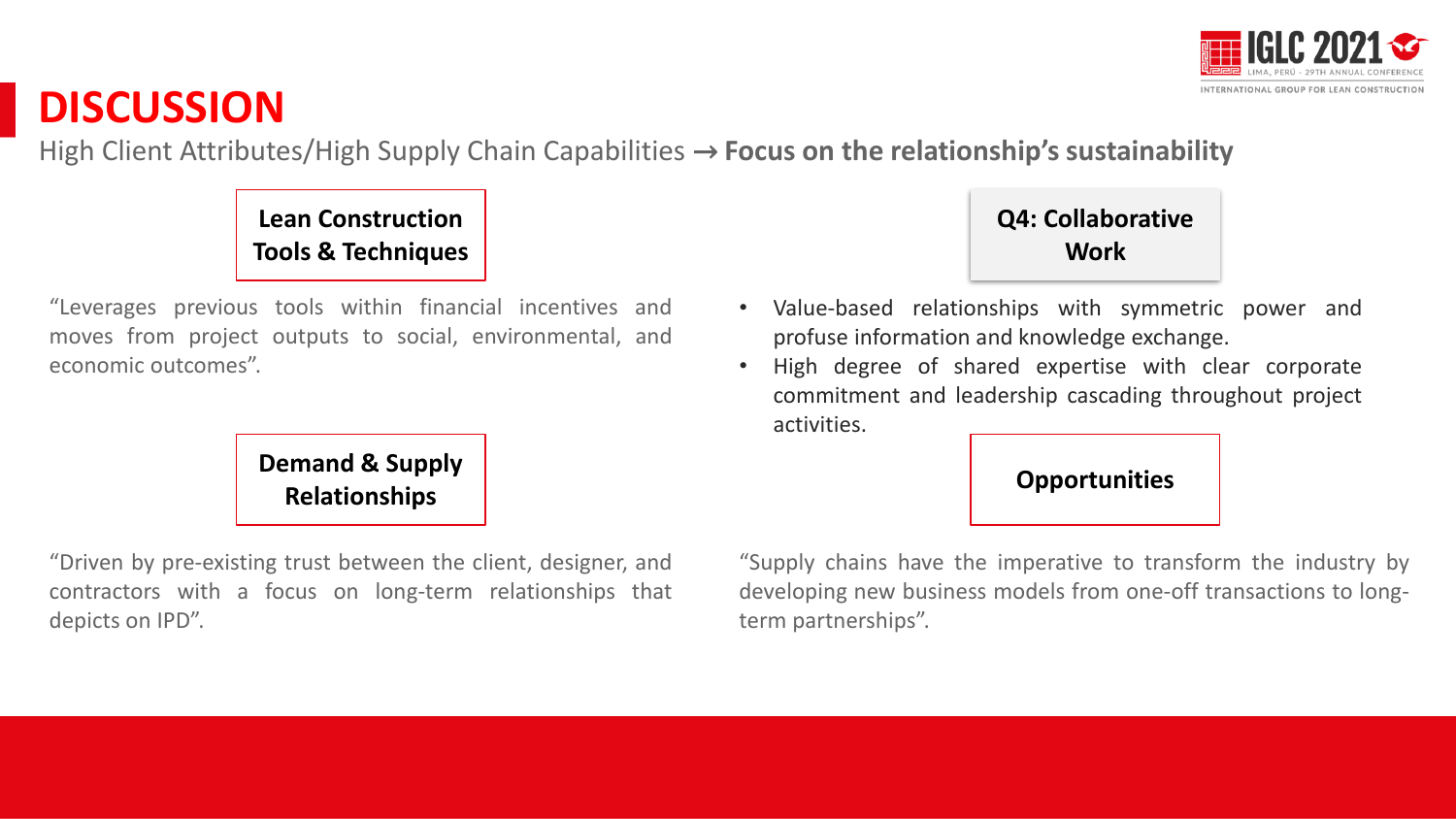

**LEAN BIM IPD**

### **CONCLUSION**

Common belief of collaboration refers to perform outstanding coordination, but adversarial relationships stand in sharp.

The knowledge of these collaboration factors and four scenarios would provide valuable insights for practitioners.

Collaboration as improving client's operational capacity, project uncertainty, trust, and developing partnerships over time.

Clients would understand their current position and formulate strategies. Supply would deliver more value by Lean, BIM, and VDC.

Data suggested that collaboration practice is a tension between client's attributes and supply chains' capabilities.

Future research would scrutinize case studies in each scenario to provide richer insights into how collaborative practices evolve.